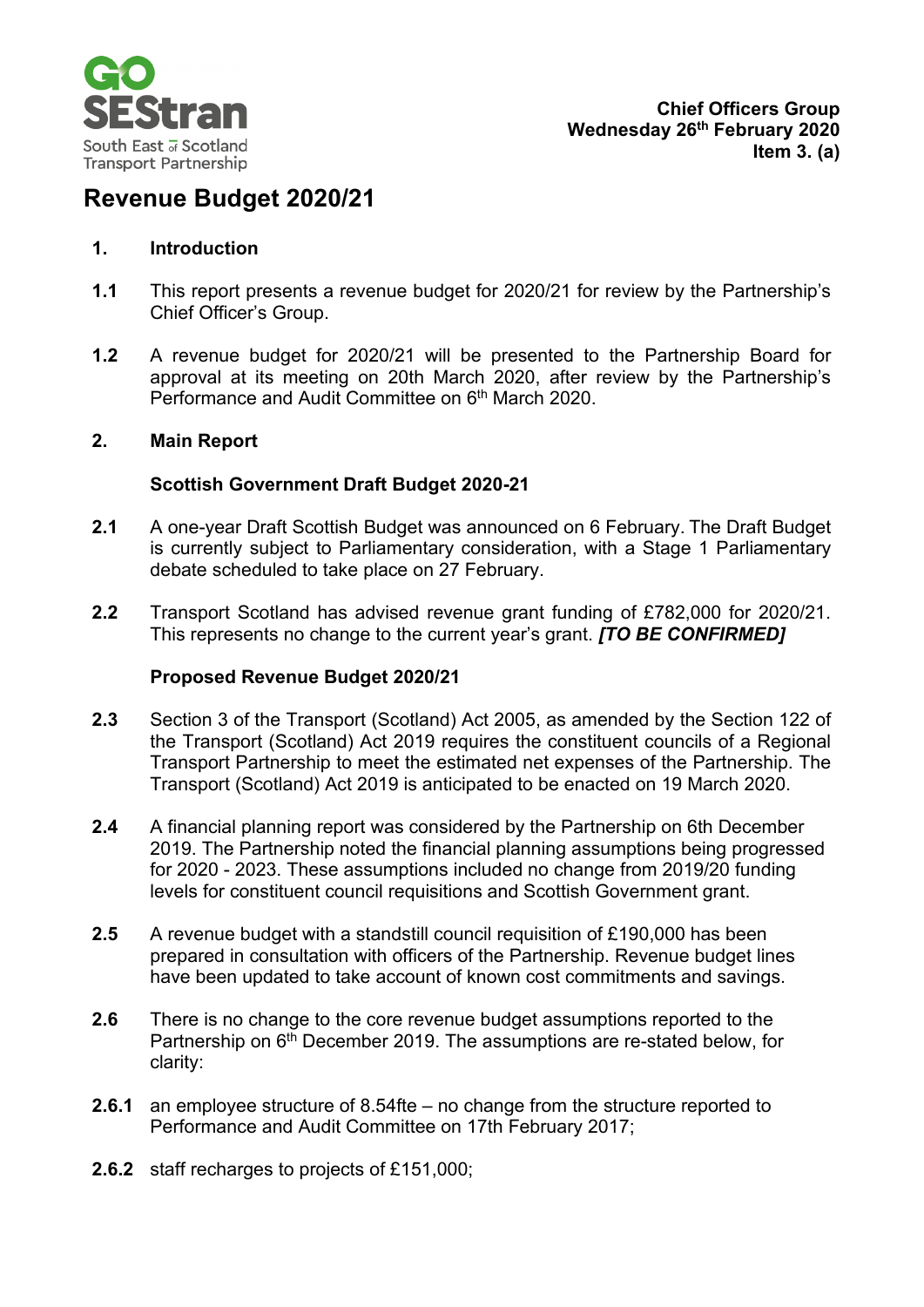- **2.6.3** pay award, estimated at 3% (£18,931) and pay increment provision (£5,853);
- **2.6.4** an increase in the employer's Pension Fund contribution rate and fixed contribution rate following removal of Lothian Pension Fund's Stability Contribution Mechanism – a total increase of £12,452.
- **2.7** Since the meeting of the Partnership on 6<sup>th</sup> December 2019, changes have been made to the proposed Projects budget, reflecting a re-prioritisation of project activity. Following consultation with the Partnership Director, additional budget provision is now proposed for Regional Transport Strategy development  $(E+11,000)$  and Sustainable Travel  $(E+27,000)$ . Match funding for Low Carbon Travel and Transport Challenge Fund projects has been removed.
- **2.8** An analysis of the proposed core revenue budget for 2020/21 is shown in Appendix 1. Proposed Projects activity for 2020/21 is shown in Appendix 2.
- **2.9** Appendix 3 shows the profile of Core and Projects budget expenditure and income since 2011. External income of £602,000 is anticipated to fund 38% of proposed expenditure in 2020/21, with Scottish Government grant £782,000) funding 50% and Council contributions (£190,000) meeting 12% of 2020/21 expenditure.
- **2.10** Scottish Government grant funding has remained fixed at £782,000 since 2011/12. Council requisitions reduced by 5% in 2017/18 from £200,000 to £190,000.
- **2.11** Based on these estimates, 2020/21 Council requisitions are shown in the table below:

| <b>Council</b>          | <b>Requisition</b> |
|-------------------------|--------------------|
| Note $1$                |                    |
| Clackmannanshire        | £6,116             |
| East Lothian            | £12,589            |
| Edinburgh               | £61,700            |
| <b>Falkirk</b>          | £19,080            |
| Fife                    | £44,255            |
| Midlothian              | £10,869            |
| <b>Scottish Borders</b> | £13,717            |
| West Lothian            | £21,674            |
| <b>Total</b>            | £190,000           |

**2.12** A risk assessment for 2020/21 is included at Appendix 4.

## **Financial Planning 2021/22 and 2022/23**

- **2.13** The proposed revenue budget is for financial year 2020/21. Indicative financial plans are provided for the period 2021 – 2023.
- **2.14** Projections for the effect of anticipated pay awards and other inflationary assumptions for 2021- 2023 were included in the financial planning report to the Partnership of 6<sup>th</sup> December 2019. At this stage, there are no changes to these projections. Financial planning for 2021 – 2023 continues to be based on the

<span id="page-1-0"></span><sup>1</sup> Council requisitions are split according to National Records of Scotland Mid-Year population estimates 2018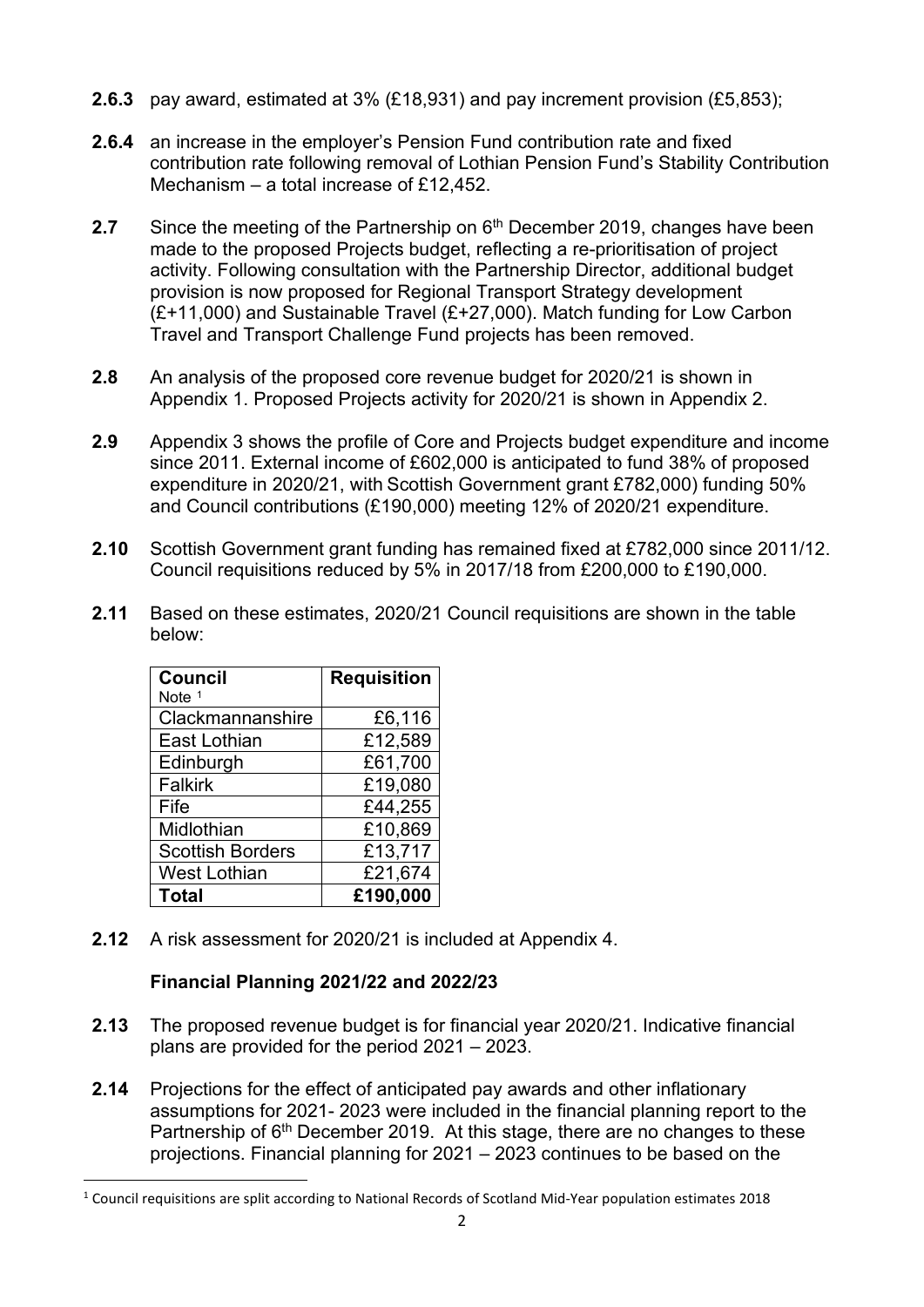Partnership receiving annual stand-still Scottish Government and Council funding of £782,000 and £190,000 respectively.

- **2.15** Project forecasts for 2021/22 have been updated for Regional Transport Strategy development (£+5,000) and Sustainable Travel (£+33,000). Match funding for Low Carbon Travel and Transport Challenge Fund projects has been removed. There are no changes proposed to Project activity in 2022/23.
- **2.16** Indicative financial plans from 2021/22 to 2022/23 are shown in Appendix 5. The indicative plan presents expenditure and income balanced for each financial year.

#### **3 Recommendation**

**3.1** It is recommended that the Chief Officers Group note this report.

#### **4 Background Reading/External References**

- **4.1** [Financial Planning 2020/21 to 2022/23 –](https://www.sestran.gov.uk/wp-content/uploads/2018/12/2019-12-06-Item-A2a-Financial-Planning-Report-2020-23.pdf) Partnership Board, 6th December 2019
- **4.2** [Partnership Staffing Update: Performance and Audit Committee,](https://www.sestran.gov.uk/wp-content/uploads/2017/03/1487839540.pdf) 17<sup>th</sup> February 2017

#### **Hugh Dunn**

**Treasurer** 26<sup>th</sup> February 2020

| Appendix | Appendix 1 - Proposed Core Revenue Budget 2020/21        |
|----------|----------------------------------------------------------|
|          | Appendix 2 - Projects - Proposed Activity 2020-21        |
|          | Appendix 3 - SEStran Budget 2011/12 - 2020/21            |
|          | Appendix 4 - Risk Assessment 2020/21                     |
|          | Appendix 5 - Indicative Financial Plan 2021/22 - 2022/23 |
|          |                                                          |

**Contact** [iain.shaw@edinburgh.gov.uk](mailto:iain.shaw@edinburgh.gov.uk)

| <b>Policy Implications</b>         | There are no policy implications arising as a result of<br>this report.         |
|------------------------------------|---------------------------------------------------------------------------------|
| <b>Financial Implications</b>      | There are no financial implications arising.                                    |
| <b>Equalities Implications</b>     | There are no equality implications arising as a result<br>of this report.       |
| <b>Climate Change Implications</b> | There are no climate change implications arising as a<br>result of this report. |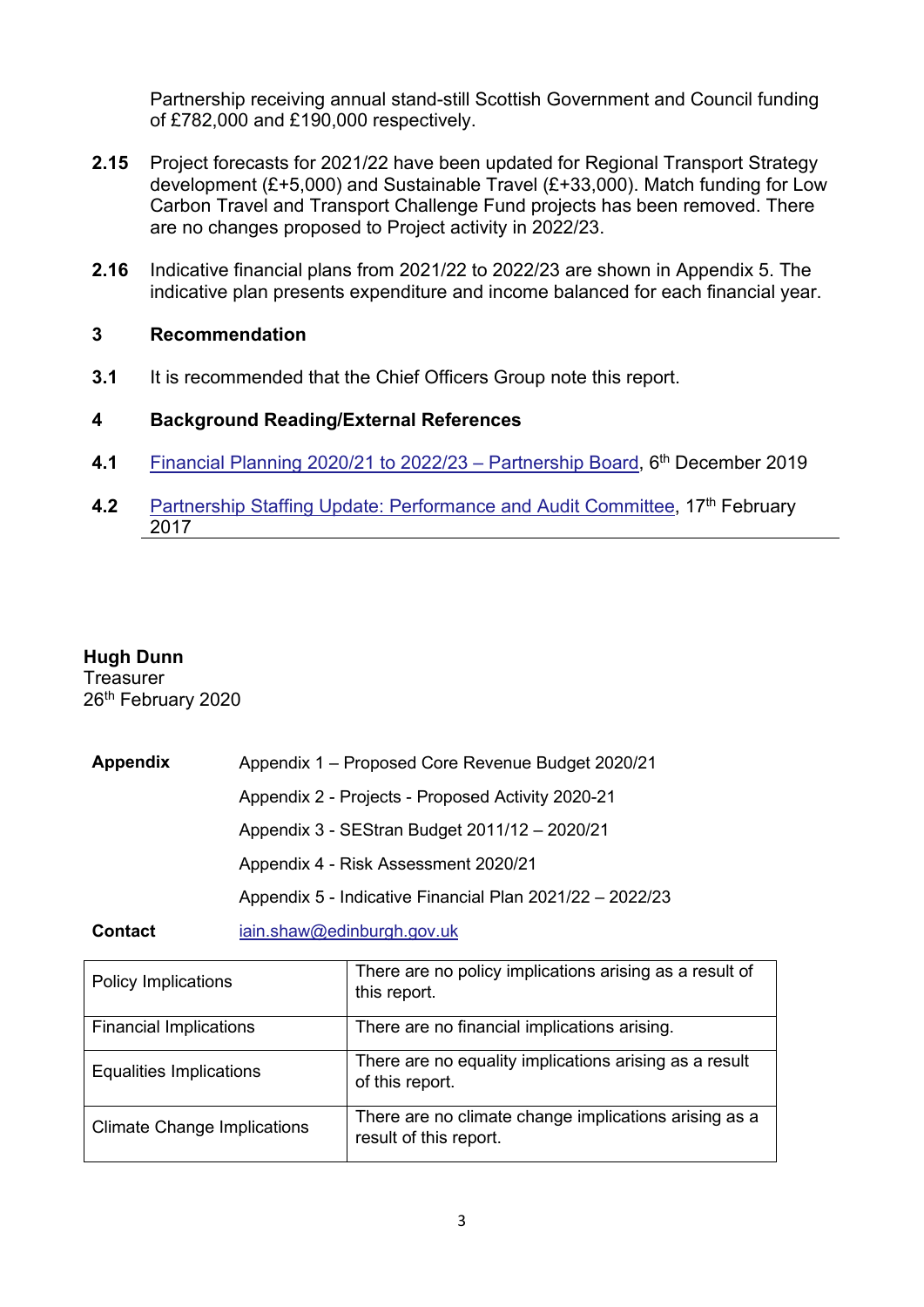| <b>Proposed Core Revenue Budget 2020/21</b> | <b>Appendix 1</b>                 |                                     |  |
|---------------------------------------------|-----------------------------------|-------------------------------------|--|
|                                             | <b>Approved Budget</b><br>2019/20 | <b>Indicative Budget</b><br>2020/21 |  |
|                                             | £000                              | £000                                |  |
| <b>Employee Costs</b>                       |                                   |                                     |  |
| <b>Salaries</b>                             | 367                               | 386                                 |  |
| <b>National Insurance</b>                   | 40                                | 42                                  |  |
| <b>Pension Fund</b>                         | 86                                | 101                                 |  |
| Recharges                                   | (132)                             | (151)                               |  |
| <b>Training &amp; Conferences</b>           | 10                                | 10                                  |  |
| Interviews & Advertising                    | $\overline{2}$                    | $\overline{2}$                      |  |
|                                             | 373                               | 390                                 |  |
| <b>Premises Costs</b>                       | 16                                | 16                                  |  |
|                                             |                                   |                                     |  |
| <b>Transport</b>                            | 9                                 | 9                                   |  |
|                                             |                                   |                                     |  |
| <b>Supplies and Services</b>                |                                   |                                     |  |
| Marketing                                   | 20                                | $\overline{0}$                      |  |
| <b>Communications &amp; Computing</b>       | 37                                | 48                                  |  |
| <b>Hosted ICT Services - Novus FX</b>       | 53                                | 42                                  |  |
| Printing, Stationery & General Office       |                                   |                                     |  |
| <b>Supplies</b>                             | $\overline{7}$                    | 7                                   |  |
| Insurance                                   | $\overline{\mathbf{4}}$           | $\overline{4}$                      |  |
| Equipment, Furniture & Materials            | $\overline{1}$                    | $\overline{1}$                      |  |
| <b>Miscellaneous Expenses</b>               | $\overline{3}$                    | $\overline{3}$                      |  |
|                                             | 125                               | 105                                 |  |
| <b>Support Services</b>                     |                                   |                                     |  |
| Finance                                     | 30                                | 30                                  |  |
| Legal Services / HR                         | $\overline{7}$                    | $\overline{7}$                      |  |
|                                             | 37                                | 37                                  |  |
| <b>Corporate &amp; Democratic</b>           |                                   |                                     |  |
| <b>Clerks Fees</b>                          | 12                                | 12                                  |  |
| <b>External Audit Fees</b>                  | 11                                | 11                                  |  |
| <b>Members Allowances and Expenses</b>      | $\mathbf 1$                       | 1                                   |  |
|                                             | 24                                | 24                                  |  |
| <b>Interest</b>                             | $\boldsymbol{0}$                  | $\mathbf 0$                         |  |
|                                             |                                   |                                     |  |
| <b>Total Gross Expenditure</b>              | 584                               | 581                                 |  |
|                                             |                                   |                                     |  |
| <b>Funding:</b>                             |                                   |                                     |  |
| <b>Scottish Government Grant</b>            | (394)                             | (391)                               |  |
| <b>Council Requisitions</b>                 | (190)                             | (190)                               |  |
| <b>Total Funding</b>                        | (584)                             | (581)                               |  |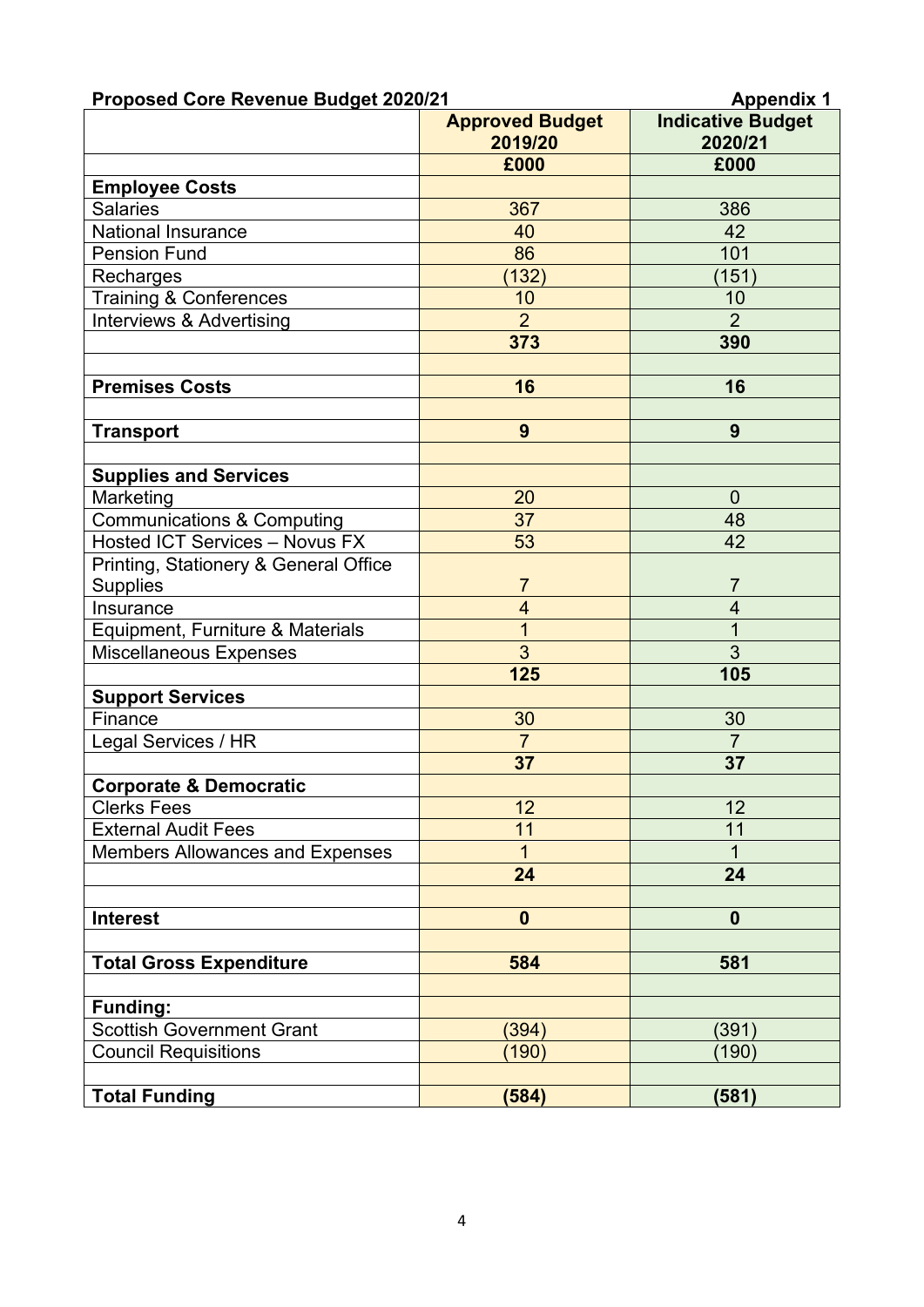## **Projects - Proposed Activity 2020-21 Appendix 2**

|                                                      | 2019/20                                   | 2020-21                                     |                        |                                           |                                                                    |  |  |  |
|------------------------------------------------------|-------------------------------------------|---------------------------------------------|------------------------|-------------------------------------------|--------------------------------------------------------------------|--|--|--|
| <b>Service</b>                                       | <b>Net</b><br><b>Expenditure</b><br>£'000 | <b>Gross</b><br><b>Expenditure</b><br>£'000 | <b>Income</b><br>£'000 | <b>Net</b><br><b>Expenditure</b><br>£'000 | <b>Activity</b>                                                    |  |  |  |
| Sustainable<br><b>Travel</b>                         | 131                                       | 40                                          | $\overline{0}$         | 40                                        |                                                                    |  |  |  |
| <b>Urban Cycle</b><br><b>Network</b>                 | $\overline{0}$                            | 100                                         | (100)                  | $\mathbf{0}$                              | 100% funded by<br>Sustrans.                                        |  |  |  |
| <b>Urban Cycling</b><br>Officer                      | 32                                        | 32                                          | $\mathbf 0$            | 32                                        | <b>Cycling Scotland</b><br>representation                          |  |  |  |
| <b>Equalities</b><br><b>Action Forum</b>             | 10                                        | $\mathbf 0$                                 | $\mathbf 0$            | $\mathbf{0}$                              |                                                                    |  |  |  |
| <b>Active Travel</b><br>Fund                         | $\overline{0}$                            | 200                                         | (200)                  | $\mathbf 0$                               |                                                                    |  |  |  |
| LCTT-<br><b>Mobility Hubs</b>                        | $\overline{0}$                            | $\mathbf 0$                                 | $\mathbf 0$            | $\mathbf{0}$                              |                                                                    |  |  |  |
| <b>RTS</b><br>Development                            | 65                                        | 141                                         | $\mathbf 0$            | 141                                       | Re-draft of Regional<br>Transport Strategy -<br>external expertise |  |  |  |
| GO e-BIKE                                            | $\mathbf 0$                               | 38                                          | $\overline{0}$         | 38                                        |                                                                    |  |  |  |
| <b>EU - Funded Projects</b>                          |                                           |                                             |                        |                                           |                                                                    |  |  |  |
| Regio – mob                                          | 3                                         | $\mathbf 0$                                 | $\overline{0}$         | $\overline{0}$                            | Ends March 2020                                                    |  |  |  |
| Share-north                                          | 23                                        | 46                                          | (23)                   | 23                                        | Ends December 2021                                                 |  |  |  |
| Surflogh                                             | 26                                        | 50                                          | (25)                   | 25                                        | Ends April 2022                                                    |  |  |  |
| <b>Bling</b>                                         | 18                                        | 38                                          | (19)                   | 19                                        | Ends December 2022                                                 |  |  |  |
| Primaas                                              | $\mathbf 0$                               | 60                                          | (51)                   | $\overline{9}$                            | Phase 1 ends January<br>2022 (main activities)                     |  |  |  |
| Connect                                              | $\mathbf{0}$                              | 48                                          | (24)                   | 24                                        | Ends March 2022                                                    |  |  |  |
| <b>Local Rail Development Fund</b>                   |                                           |                                             |                        |                                           |                                                                    |  |  |  |
| Leith Docks                                          | $\mathbf{0}$                              | 150                                         | (150)                  | 0                                         |                                                                    |  |  |  |
| <b>Real-Time Passenger Information System (RTPI)</b> |                                           |                                             |                        |                                           |                                                                    |  |  |  |
| Maintenance                                          | 60                                        | 50                                          | $\mathbf 0$            | 50                                        |                                                                    |  |  |  |
| Development                                          | 40                                        | $\mathbf 0$                                 | $\mathbf 0$            | $\mathbf{0}$                              |                                                                    |  |  |  |
| $Income-$<br>screens                                 | (20)                                      | $\mathbf 0$                                 | (10)                   | (10)                                      | <b>Bus Operators income</b>                                        |  |  |  |
| Total                                                | 388                                       | 993                                         | 602                    | 391                                       |                                                                    |  |  |  |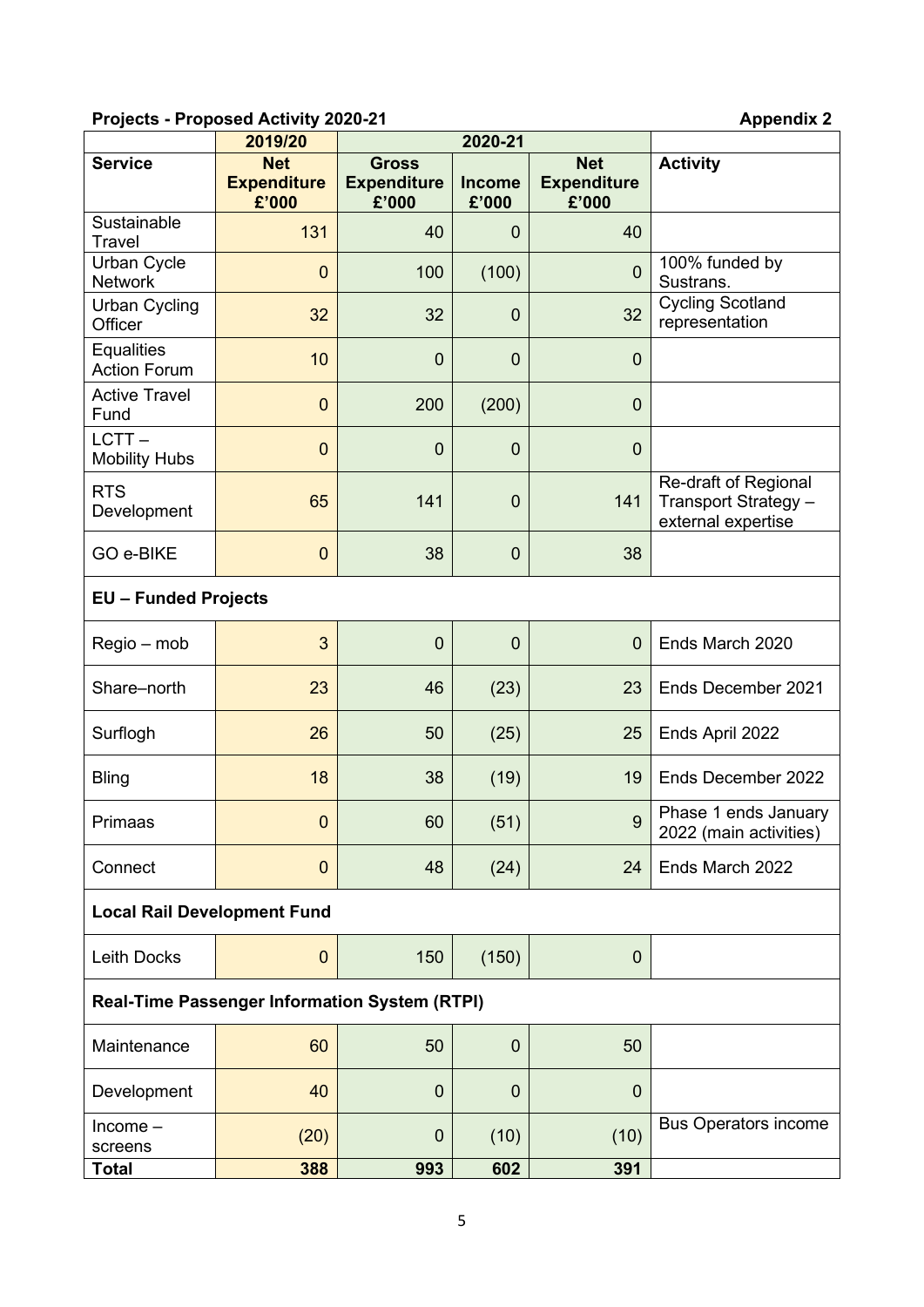# **SEStran Budget 2011/12 – 2019/20 and 2020/21 Appendix 3**

|                                   | 11/12    | 12/13        | 13/14        | 14/15             | 15/16 | 16/17       | 17/18 | 18/19        | 19/20        | 20/21    |
|-----------------------------------|----------|--------------|--------------|-------------------|-------|-------------|-------|--------------|--------------|----------|
|                                   | £'000    | £'000        | £'000        | £'000             | £'000 | £'000       | £'000 | £'000        | £'000        | £'000    |
| Core                              | 467      | 461          | 463          | 465               | 550   | 551         | 478   | 531          | 584          | 581      |
| Projects                          | 841      | 757          | 552          | 1,076             | 2,384 | 725         | 510   | 614          | 590          | 943      |
| <b>RTPI</b>                       | 110      | 117          | 222          | 286               | 230   | 344         | 339   | 108          | 100          | 50       |
|                                   |          |              |              |                   |       |             |       |              |              |          |
| <b>Total Budget</b>               | 1,418    | 1,335        | 1,237        | 1,827             | 3,164 | 1,620       | 1,327 | 1,253        | 1,274        | 1,574    |
| <b>External</b><br><b>Funding</b> |          |              |              |                   |       |             |       |              |              |          |
| <b>EU Grants</b>                  | 313      | 245          | 146          | 233               | 131   | 152         | 95    | 139          | 82           | 142      |
| Urban Cycle                       |          |              |              |                   |       |             |       |              |              |          |
| <b>Network</b>                    | 50       | 50           | 50           | 100               | 100   | 100         | 100   | 100          | 200          | 100      |
| <b>Active Travel</b>              |          |              |              |                   |       |             |       |              |              |          |
| Fund                              |          |              |              |                   |       |             |       |              |              | 200      |
| Local Rail                        |          |              |              |                   |       |             |       |              |              |          |
| Development                       |          |              |              |                   |       |             |       |              |              |          |
| Fund                              |          |              |              |                   |       |             |       |              |              | 150      |
| <b>RTPI</b>                       |          |              |              | 141               | 138   | 173         | 160   | 42           | 20           | 10       |
| <b>Rail Station</b>               |          |              |              |                   |       |             |       |              |              |          |
| Development                       |          |              |              |                   | 800   | 200         |       |              |              |          |
| One Ticket                        |          | 10           | 11           | 13                | 13    | 13          |       |              |              |          |
| <b>SESPlan</b>                    | 48       | 48           | 48           | $\overline{12}$   |       |             |       |              |              |          |
| <b>Bus Investment</b>             | $\Omega$ | $\mathbf{0}$ | $\mathbf{0}$ | $\overline{3}$ 46 | 1,000 | $\mathbf 0$ | 0     | $\mathbf{0}$ | $\mathbf{0}$ | $\Omega$ |
| Fund                              |          |              |              |                   |       |             |       |              |              |          |
| <b>Total External</b>             | 411      | 353          | 255          | 845               | 2,182 | 638         | 355   | 281          | 302          | 602      |
| <b>Funding</b>                    |          |              |              |                   |       |             |       |              |              |          |
| <b>Scottish</b>                   | 782      | 782          | 782          | 782               | 782   | 782         | 782   | 782          | 782          | 782      |
| Government                        |          |              |              |                   |       |             |       |              |              |          |
| Council                           | 225      | 200          | 200          | 200               | 200   | 200         | 190   | 190          | 190          | 190      |
| Requisition                       |          |              |              |                   |       |             |       |              |              |          |
| <b>Total Funding</b>              | 1,418    | 1,335        | 1,237        | 1,827             | 3,164 | 1,620       | 1,327 | 1,253        | 1,274        | 1,574    |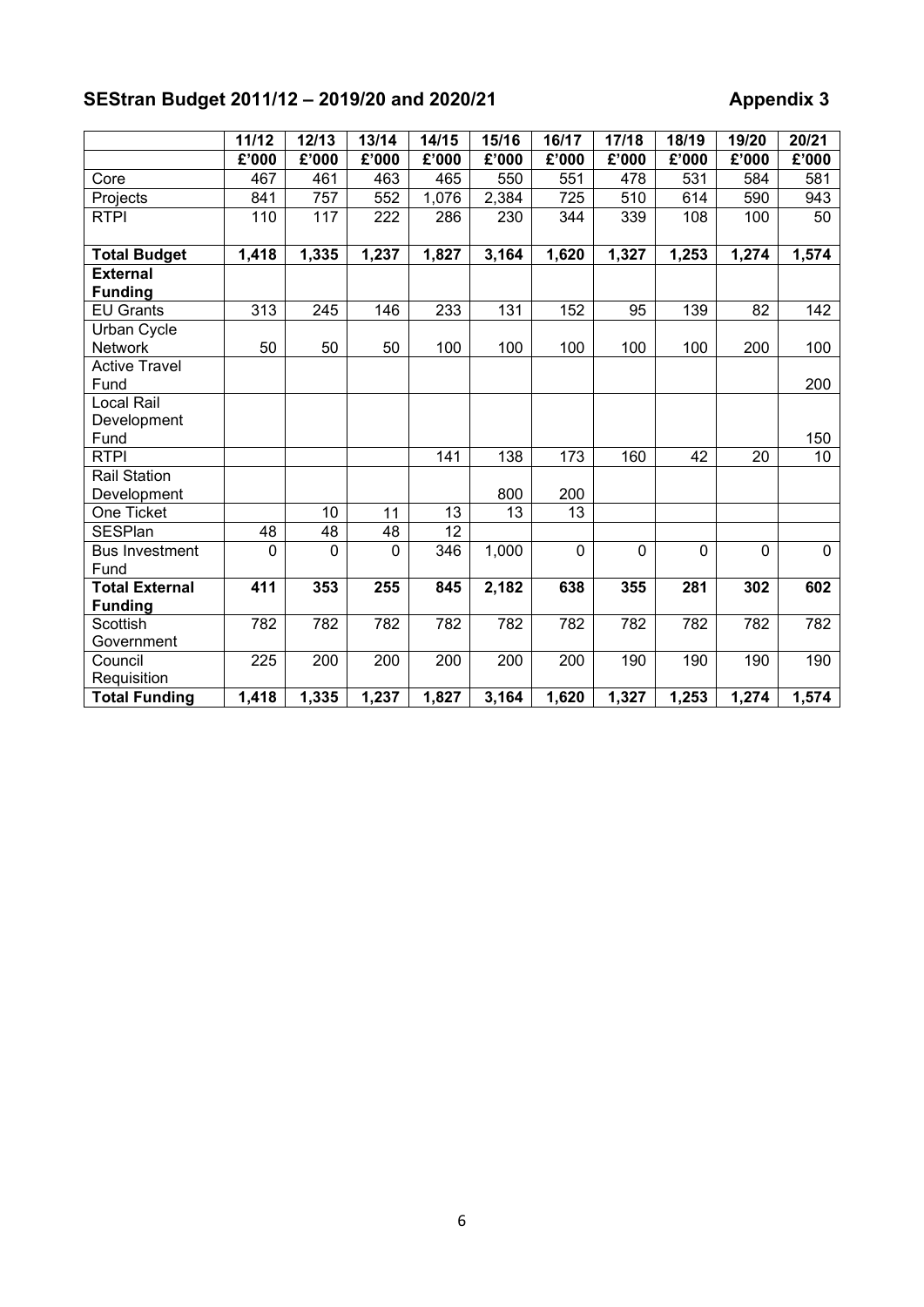| <b>Risk Assessment 2020/21</b>                                                                                                                                                  | <b>Appendix 4</b>                                                                                                                                                                                                                                                                                                   |
|---------------------------------------------------------------------------------------------------------------------------------------------------------------------------------|---------------------------------------------------------------------------------------------------------------------------------------------------------------------------------------------------------------------------------------------------------------------------------------------------------------------|
| <b>Risk Description</b>                                                                                                                                                         | <b>Existing Controls</b>                                                                                                                                                                                                                                                                                            |
| Pay awards<br>The proposed budget makes provision for a<br>pay award of up to 3% in 2020/21. An uplift<br>of 1% in pay award equates to an increase<br>of £4,911.               | <b>Alignment with Scottish Local</b><br>Government pay award.                                                                                                                                                                                                                                                       |
| <b>Staff recharges - Externally Funded</b>                                                                                                                                      |                                                                                                                                                                                                                                                                                                                     |
| <b>Projects</b><br>The proposed budget assumes that<br>£151,000 of staff time can be recharged to<br>externally funded projects. There is a risk<br>this may not be achievable. | Any shortfall in employee cost<br>recharges will be offset by a<br>corresponding reduction in Projects<br>Budget expenditure.                                                                                                                                                                                       |
| <b>Inflation</b>                                                                                                                                                                |                                                                                                                                                                                                                                                                                                                     |
| There is a risk that the proposed budget<br>does not adequately cover price inflation<br>and increasing demand for services.                                                    | Allowance made for specific price<br>inflation. Budgets adjusted in line with<br>current cost forecasts.                                                                                                                                                                                                            |
| Delays in payment of grant funding -                                                                                                                                            |                                                                                                                                                                                                                                                                                                                     |
| results in additional short-term borrowing<br>costs.                                                                                                                            | SEStran grant claims for all projects,<br>including EU funded projects are<br>submitted in compliance with<br>requirements of grant funders<br>processes to ensure minimal delay in<br>payment.<br>Ongoing monitoring of cash flow is<br>undertaken to manage exposure to<br>additional short-term borrowing costs. |
| <b>Pension Fund Contributions</b>                                                                                                                                               |                                                                                                                                                                                                                                                                                                                     |
| The deficit on the staff pension fund could<br>lead to increases in the employer's pension<br>contribution.                                                                     | <b>Following Lothian Pension Fund's</b><br>Triennial Actuarial Review in 2017,<br>Partnership contribution rates are<br>confirmed to 2020/21.                                                                                                                                                                       |
| The impact of any future legislation<br>changes to public sector pension schemes,<br>following the outcome of the 'McCloud                                                      |                                                                                                                                                                                                                                                                                                                     |
| Judgement' may lead to an increase in<br>employer contribution rates.                                                                                                           |                                                                                                                                                                                                                                                                                                                     |
| <b>Funding Reductions</b>                                                                                                                                                       |                                                                                                                                                                                                                                                                                                                     |
| Reduction in funding from Scottish<br>Government and/or council requisitions.                                                                                                   | Continue to seek to source external<br>funding.                                                                                                                                                                                                                                                                     |
| There is a risk that current levels of staffing<br>cannot be maintained due to funding<br>constraints and that the Partnership will<br>incur staff release costs.               | Recruitment control and additional<br>sources of external funding for<br>activities aligned to the Partnership's<br>objectives to supplement resources.                                                                                                                                                             |